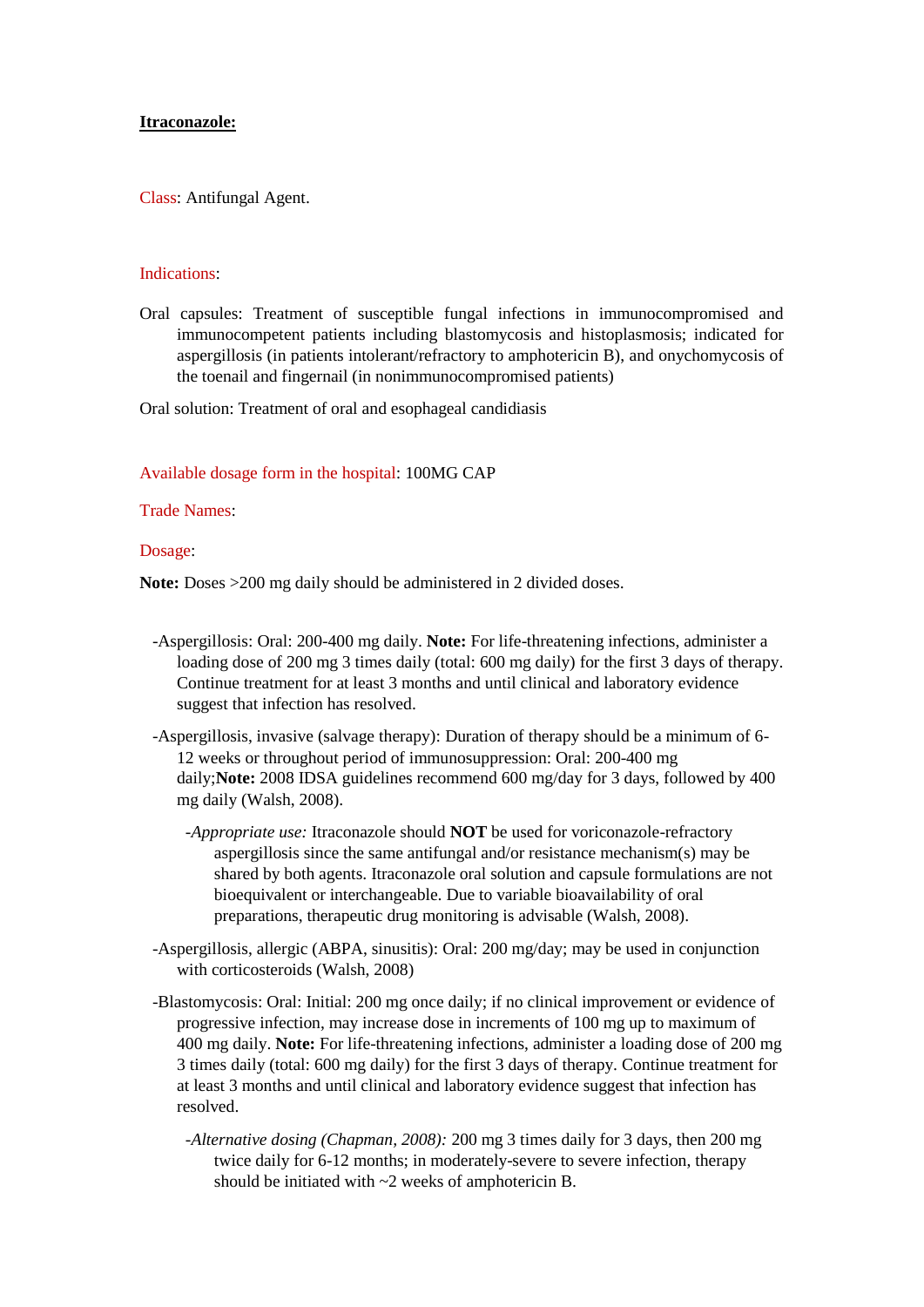# -Candidiasis: Oral:

- *-Esophageal:*
	- -Oral solution: 100-200 mg once daily for a minimum of 3 weeks; continue dosing for 2 weeks after resolution of symptoms
	- -Oral capsules: Canadian labeling (not in U.S. labeling): 100 mg once daily for 4 weeks; increase dose to 200 mg once daily in patients with AIDS and neutropenic patients
- *-Oropharyngeal:*
	- -Oral solution: 200 mg once daily for 1-2 weeks; in patients unresponsive or refractory to fluconazole: 100 mg twice daily (clinical response expected in 2-4 weeks)
	- -Oral capsules: Canadian labeling (not in U.S. labeling): 100 mg once daily for 2 weeks; increase dose to 200 mg once daily in patients with AIDS and neutropenic patients
- -Chromomycosis: Canadian labeling (not in U.S. labeling): Oral: 200 mg once daily for 6 months (when due to *Fonsecaea pedrosoi*) or 100 mg once daily for 3 months (when due to *Cladosporium carrioni*)
- -Coccidioidomycosis (nonprogressive, nondisseminated disease): 200 mg twice daily or 3 times/day (Galgiani, 2005)
- -Histoplasmosis: Oral: Manufacturer labeling: Initial: 200 mg once daily; if no clinical improvement or evidence of progressive infection, may increase dose in increments of 100 mg up to maximum of 400 mg daily. **Note:** For life-threatening infections, administer a loading dose of 200 mg 3 times daily (total: 600 mg daily) for the first 3 days of therapy. Continue treatment for at least 3 months and until clinical and laboratory evidence suggest that infection has resolved.
	- *-Alternative dosing (Wheat, 2007):* 200 mg 3 times daily for 3 days, then 200 mg twice daily (or once daily in mild-moderate disease) for 6-12 weeks in mildmoderate disease or  $\geq$ 12 months in progressive disseminated or chronic cavitary pulmonary histoplasmosis; in moderately-severe to severe infection, therapy should be initiated with ~2 weeks of a lipid formation of amphotericin B.

 *-Long-term suppression therapy:* 200 mg/day (CDC, 2009b)

- -Meningitis: Oral:
	- *-Coccidioides:* 400-600 mg/day (Galgiani, 2005)
	- *-Coccidioides, HIV-positive (unlabeled use):* 200 mg 3 times/day for 3 days, then 200 mg twice daily; maintenance: 200 mg twice daily life-long (CDC, 2009b)
	- *-Appropriate use:* Fluconazole is preferred for meningeal infections (CDC, 2009b; Galgiani, 2005).
- -Onychomycosis: Oral: 200 mg once daily for 12 consecutive weeks; alternative "pulsedosing" may be considering for fingernail involvement only: 200 mg twice daily for 1 week; repeat 1-week course after 3-week off-time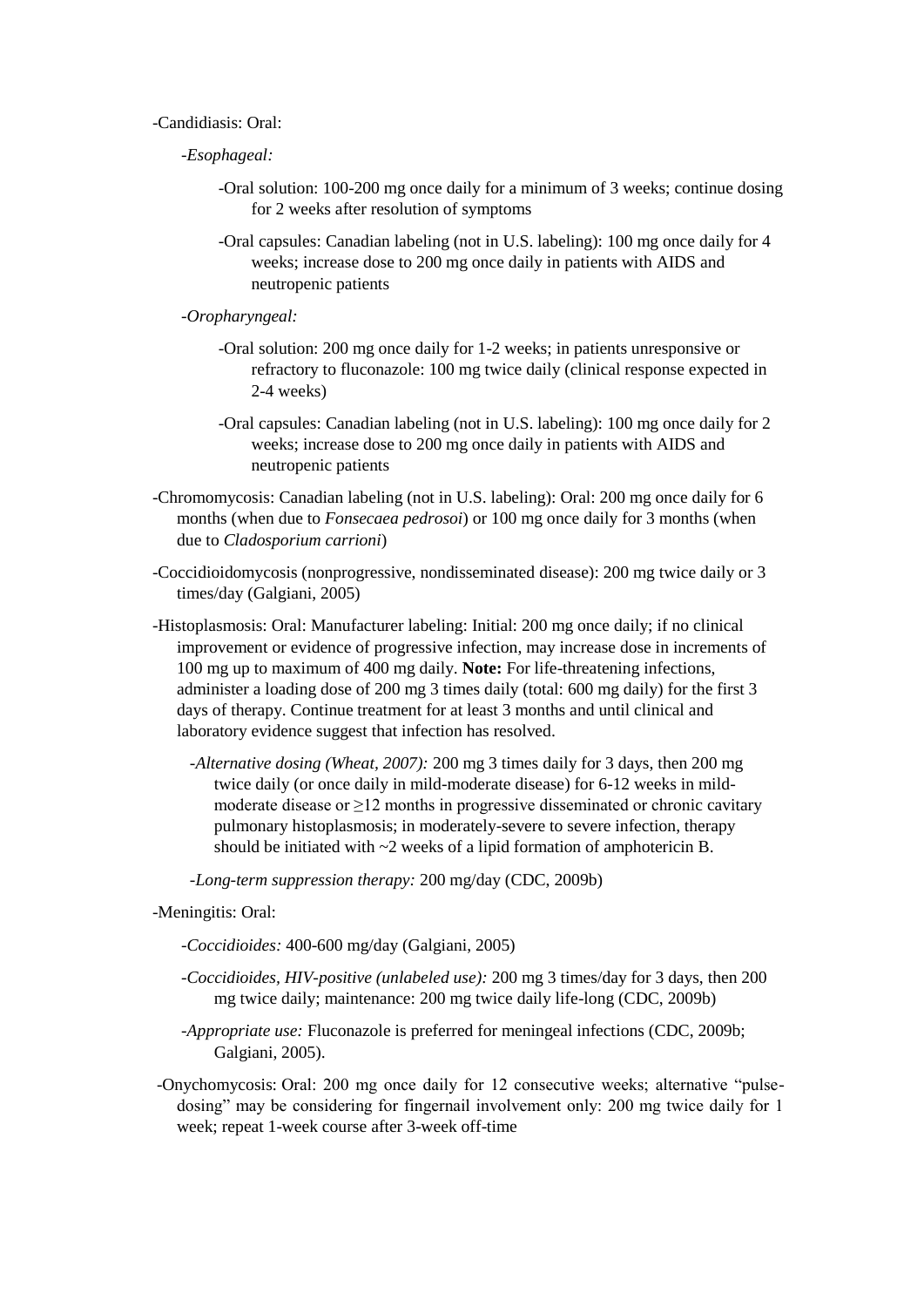- -Onychomycosis (toenails with or without fingernail involvement): Canadian labeling (not in U.S. labeling): Oral: "Pulse-dosing": 200 mg twice daily for 1 week; repeat 1-week course twice with 3-week off-time between each course
- -Paracoccidioidomycosis: Canadian labeling (not in U.S. labeling): Oral: 100 mg once daily for 6 months
- -Penicilliosis, HIV-positive (unlabeled use): Oral: 400 mg daily for 8 weeks (mild disease) or 10 weeks (severe infections). In severely-ill patients, initiate therapy with 2 weeks of amphotericin B. Maintenance: 200 mg daily (CDC, 2009b)
- -Pityriasis versicolor: Canadian labeling (not in U.S. labeling): Oral: 200 mg once daily for 7 days
- -Pneumonia: Oral:
	- *-Coccidioides:* Mild-to-moderate: 200 mg twice daily
	- *-Coccidioides, HIV-positive (focal pneumonia):* 200 mg 3 times/day for 3 days, then 200 mg twice daily (CDC, 2009b)
- Sporotrichosis: Oral:

 *-Lymphocutaneous:* 100-200 mg/day for 3-6 months (Kauffman, 2007)

-Canadian labeling (not in U.S. labeling): 100 mg once daily for 3 months

- *-Osteoarticular and pulmonary:* 200 mg twice daily for ≥1 years (may use amphotericin B initially for stabilization) (Kauffman, 2007)
- -Tinea corporis or tinea cruris: Canadian labeling (not in U.S. labeling): Oral: 100 mg once daily for 14 consecutive days or 200 mg once daily for 7 consecutive days.**Note:** Equivalency between regimens not established.
- -Tinea pedis: Canadian labeling (not in U.S. labeling): Oral: 100 mg once daily for 28 consecutive days or 200 mg twice daily for 7 consecutive days. **Note:** Equivalency between regimens not established. Patients with chronic resistant infection may benefit from lower dose and extended treatment time (100 mg once daily for 28 days)

# Renal Impairment :

The manufacturer's labeling states to use with caution in patients with renal impairment. Limited data suggests that no dosage adjustments are required in renal impairment; wide variations observed in plasma concentrations versus time profiles in patients with uremia, or receiving hemodialysis or continuous ambulatory peritoneal dialysis (Boelaert, 1988).

In lexi The manufacturer's labeling states to use with caution in patients with renal impairment.The following guideline have been used by some clinicians:

## Arnoff,2007:

CLcr>10 ml/min :no adjustment recommended

CLcr <10ml/min : administer 50% of normal dose .